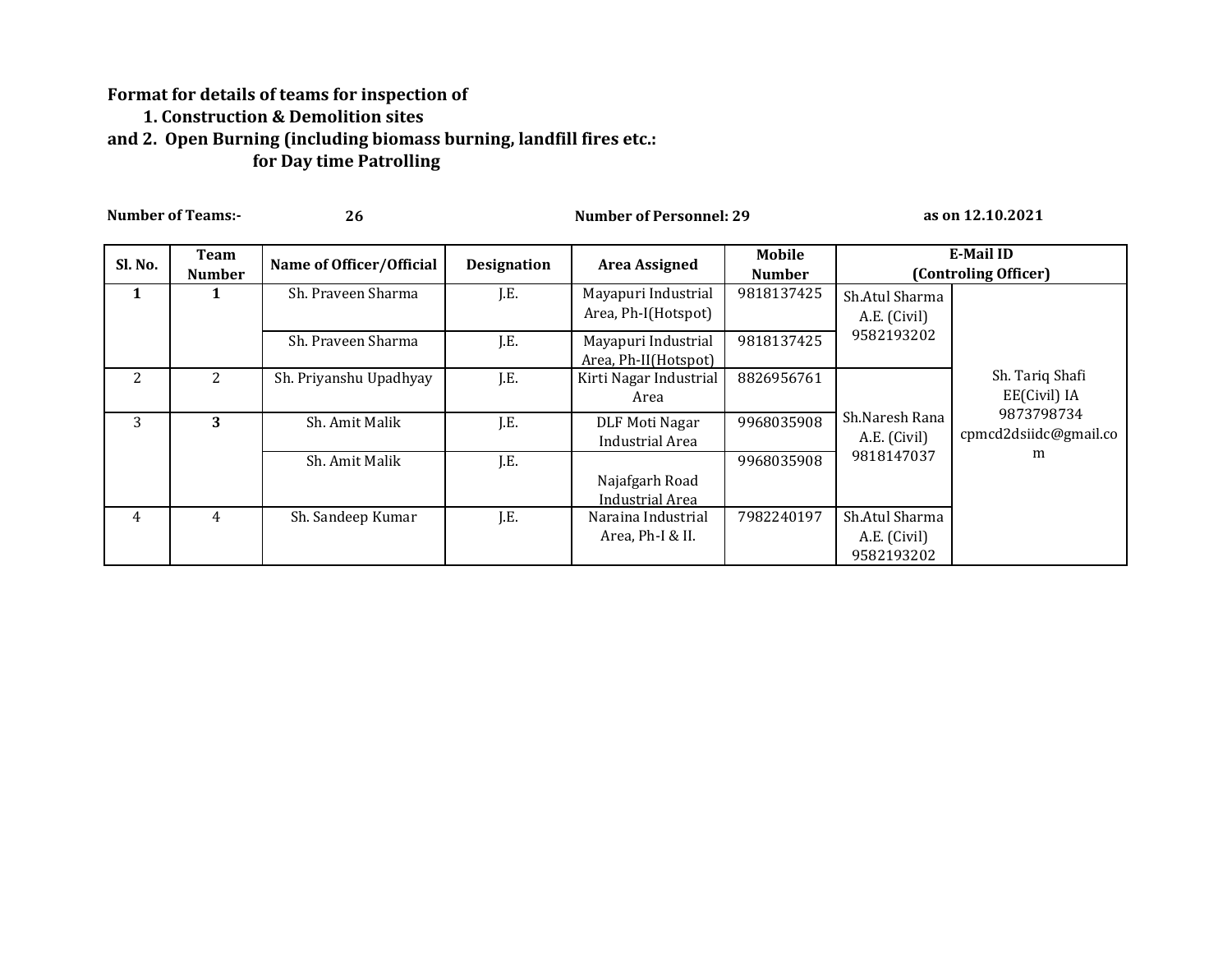| Sl. No. | <b>Team</b><br><b>Number</b> | Name of Officer/Official | <b>Designation</b> | <b>Area Assigned</b>                         | <b>Mobile</b><br><b>Number</b> | <b>E-Mail ID</b><br>(Controling Officer)           |                                                    |  |
|---------|------------------------------|--------------------------|--------------------|----------------------------------------------|--------------------------------|----------------------------------------------------|----------------------------------------------------|--|
| 5       | 5                            | Sh. Manoj Pandey         | J.E.               | Lawrence Road<br><b>Industrial Area</b>      | 9911227161                     | Sh.Subhash<br>Sharma<br>A.E. (Civil)               | Sh. Nitin Nandwani<br>E.E (Civil) IA<br>9873532027 |  |
| 6       | 6                            | Sh. Muneesh Sharma       | J.E.               | Wazirpur Industrial<br>Area (Hotspot)        | 9149035056                     | 9910254900                                         | civilia.dsiidc@gmail.com                           |  |
| 7       | 7                            | Sh. Vineet Khatri        | J.E.               | Rajasthani Udyog<br>Nagar Industrial Area    | 9899162266                     |                                                    |                                                    |  |
| 8       | 8                            | Sh. Manish Kaushik       | J.E.               | G.T.K Road Industrial<br>Area                | 8010168639                     | Sh.Sanjay<br>Khanna<br>A.E.E (Civil)<br>9868441122 |                                                    |  |
| 9       | 9                            | Sh. Muneesh Kumar        | J.E.               | Badli Industrial Area                        | 9999212969                     |                                                    | Sh. Nitin Nandwani<br>E.E (Civil) IA               |  |
| 10      | 10                           | Sh. Dilip Kumar          | J.E.               | Mangolpuri Industrial<br>Area, Ph-I          | 9999662017                     | Sh.Dhirender<br>Yadav                              | 9873532027<br>civilia.dsiidc@gmail.com             |  |
| 11      | 11                           | Sh. Kailash Nath Yadav   | J.E.               | Mangolpuri Industrial<br>Area, Ph-II         | 8285339432                     | A.E (Civil)<br>9717444536                          |                                                    |  |
| 12      | 12                           | Sh. Rahul Kumar          | J.E.               | <b>Udyog Nagar</b><br><b>Industrial Area</b> | 8860168930                     | Sh.Sanjay<br>Khanna                                |                                                    |  |
| 13      | 13                           | Sh. Q H Ahmed            | J.E.               | DSIIDC Sheds, Nangloi                        | 9971331468                     | A.E.E (Civil)<br>9868441122                        |                                                    |  |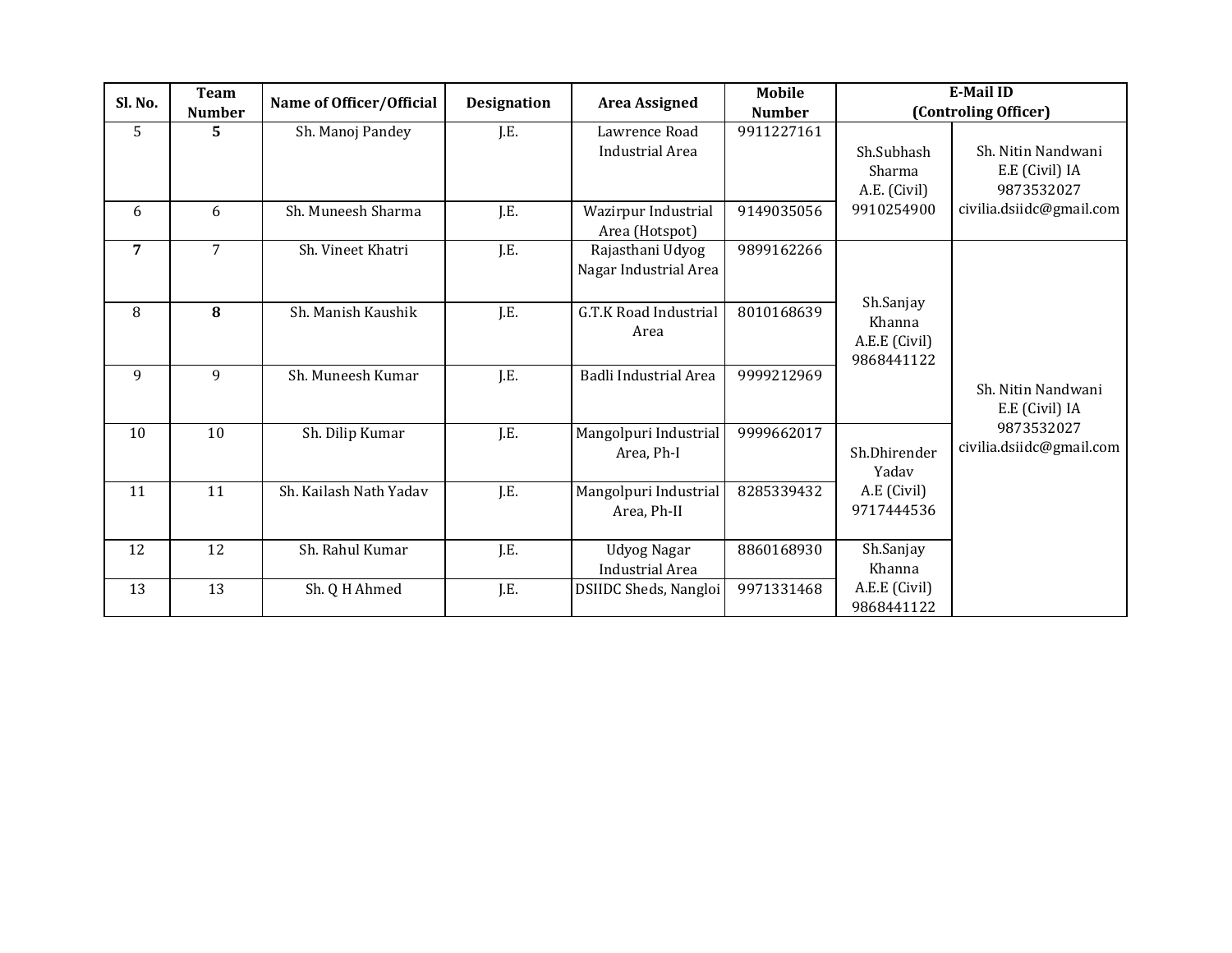| Sl. No.         | <b>Team</b>    | Name of Officer/Official  | <b>Designation</b> | <b>Area Assigned</b>           | <b>Mobile</b> |                          | <b>E-Mail ID</b>               |
|-----------------|----------------|---------------------------|--------------------|--------------------------------|---------------|--------------------------|--------------------------------|
|                 | <b>Number</b>  |                           |                    |                                | <b>Number</b> |                          | (Controling Officer)           |
| 14              | 14             | Sh. Ishwar Chand          | J.E.               | Okhla Industrial Area,         | 9643565820    |                          |                                |
|                 |                |                           |                    | Ph-III                         |               |                          |                                |
| 15              | 15             | Sh. Chandan Baura         | J.E.               | <b>Flatted Factories</b>       | 7834917130    |                          |                                |
|                 |                |                           |                    | Complex, Okhla                 |               |                          |                                |
|                 |                | Sh. Chandan Baura         | J.E.               | Industrial Area                | 7834917130    |                          |                                |
|                 |                |                           |                    | <b>Functional Industrial</b>   |               |                          |                                |
|                 |                |                           |                    | <b>Estate for Electronics.</b> |               | Sh.R.K. Sirohi           | Sh. Ajit Kumar<br>EE(Civil) IA |
|                 |                |                           |                    | A-Block, Okhla                 |               | A.E. (Civil)             | 8447411231                     |
|                 |                |                           |                    | <b>Industrial Area</b>         |               | 9818557253               | cd21dsiidc@gmail.com           |
|                 |                |                           |                    |                                |               |                          |                                |
| 16              | 16             | Sh. Madhur Singh          | J.E.               | <b>Functional Industrial</b>   | 7982986872    |                          |                                |
|                 |                |                           |                    | <b>Estate for Electronics,</b> |               |                          |                                |
|                 |                |                           |                    | S-Block, Okhla                 |               |                          |                                |
|                 |                |                           |                    | Industrial Area.               |               |                          |                                |
|                 |                |                           |                    |                                |               |                          |                                |
| $\overline{17}$ | 17             | Sh. Alok Sharma           | J.E.               | FFC Complex at Jhilmil         | 9958455016    |                          |                                |
|                 |                |                           |                    | <b>Industrial Area</b>         |               |                          |                                |
|                 |                | Sh. Alok Sharma           | J.E.               |                                | 9958455016    |                          |                                |
|                 |                |                           |                    | Jhilmil Industrial Area        |               | Sh.Vipin Sharma          | Sh. Ajit Kumar                 |
|                 |                |                           |                    |                                |               | A.E. (Civil)             | EE(Civil) IA<br>8447411231     |
| 18              | 18             | Sh. Krishan Shrama        | J.E.               | <b>Flatted Factory</b>         | 9811322339    | 9990001124               | cd21dsiidc@gmail.com           |
|                 |                |                           |                    | Complex Jhandewalan            |               |                          |                                |
| 19              | 19             | Sh. Bhaskar Sangle        | J.E.               | Patparganj Industrial          | 9811050406    |                          |                                |
|                 |                |                           |                    | Area                           |               |                          |                                |
|                 | $\mathbf{1}$   | Sh. Nitin Deoli           | J.E.               |                                | 9873528824    |                          |                                |
|                 | $\overline{2}$ | Sh. Deepanshu Sharma      | J.E.               |                                | 8920511374    |                          |                                |
| 20              | 3              | Sh. Prateek Duggal        | J.E.               | Bawana Industrial              | 8586958262    |                          |                                |
|                 | $\overline{4}$ | Sh. Vishal Tiwari         | J.E.               | Area                           | 9415186409    |                          |                                |
|                 | 5              | Sh. Rajat Saini           | J.E.               |                                | 8851316970    |                          |                                |
|                 | 6              | Sh. Sunny Choudhary       | $\overline{LE}$ .  |                                | 9717039006    | Sh. Mohit                | E.E. (CD)-12 (IA)              |
|                 |                | <b>Monday to Saturday</b> |                    | (2nd, 6th, 10th week)          |               | Parashar, AEE<br>(Civil) | dsiidccd12@gmail.com           |
|                 | $\mathbf{1}$   | Sh. Karan Chaudary        | J.E.               |                                | 9650603732    | 9971154443               |                                |
|                 | $\overline{2}$ | Sh. Amit Sharma           | J.E.               |                                | 7836919201    |                          |                                |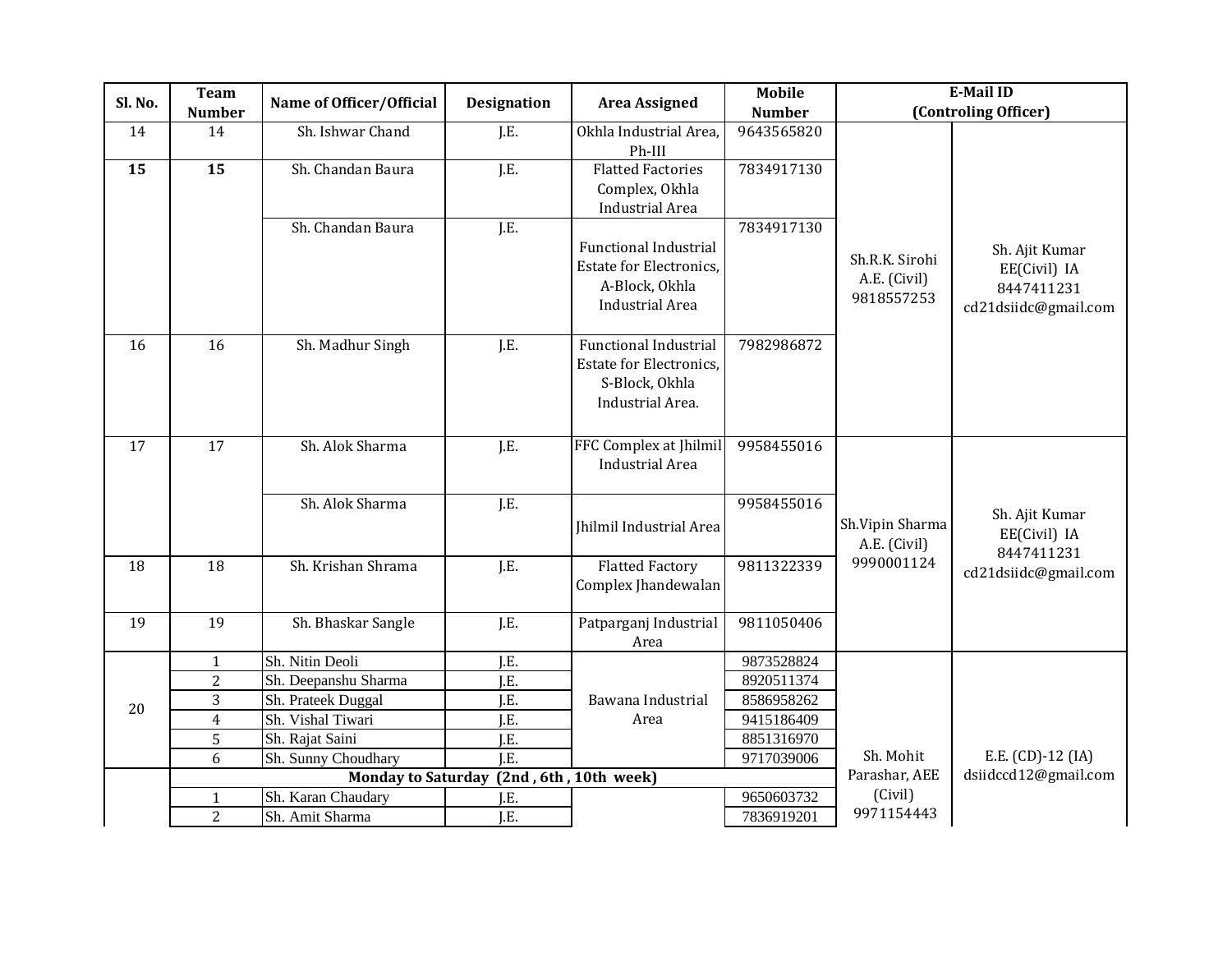| Sl. No. | <b>Team</b>                                   | Name of Officer/Official  | <b>Designation</b>                            | <b>Area Assigned</b>      | <b>Mobile</b> |               | <b>E-Mail ID</b>        |
|---------|-----------------------------------------------|---------------------------|-----------------------------------------------|---------------------------|---------------|---------------|-------------------------|
|         | <b>Number</b>                                 |                           |                                               |                           | <b>Number</b> |               | (Controling Officer)    |
| 21      | 3                                             | Sh. Prateek Duggal        | J.E.                                          | Bawana Industrial<br>Area | 8586958262    |               |                         |
|         | 4                                             | Sh. Vishal Tiwari         | J.E.                                          |                           | 9415186409    |               |                         |
|         | 5                                             | Sh. Rajat Saini           | J.E.                                          |                           | 8851316970    |               |                         |
|         | 6                                             | Sh. Sunny Choudhary       | I.E.                                          |                           | 9717039006    |               |                         |
|         |                                               | <b>Monday to Saturday</b> |                                               | (3rd, 7th, 11th week)     |               |               |                         |
|         | $\mathbf{1}$                                  | Sh. Karan Chaudary        | ίE.                                           |                           | 9650603732    |               |                         |
|         | $\overline{2}$                                | Sh. Amit Sharma           | LE.                                           |                           | 7836919201    |               |                         |
| 22      | 3                                             | Sh. Nitin Deoli           | $\rm I.E.$                                    | Bawana Industrial         | 9873528824    |               |                         |
|         | 4                                             | Sh. Deepanshu Sharma      | J.E.                                          | Area                      | 8920511374    | Sh. Mohit     |                         |
|         | 5                                             | Sh. Rajat Saini           | J.E.                                          |                           | 8851316970    | Parashar, AEE | E.E. (CD)-12 (IA)       |
|         | 6                                             | Sh. Sunny Choudhary       | LE.                                           |                           | 9717039006    | (Civil)       | dsiidccd12@gmail.com    |
|         |                                               |                           | Monday to Saturday (4th, 8th, 12th week)      |                           |               | 9971154443    |                         |
|         | $\mathbf{1}$                                  | Sh. Karan Chaudary        | I.E.                                          | Bawana Industrial<br>Area | 9650603732    |               |                         |
|         | $\overline{2}$                                | Sh. Amit Sharma           | LE.                                           |                           | 7836919201    |               |                         |
| 23      | 3                                             | Sh. Nitin Deoli           | I.E.                                          |                           | 9873528824    |               |                         |
|         | 4                                             | Sh. Deepanshu Sharma      | J.E.                                          |                           | 8920511374    |               |                         |
|         | 5                                             | Sh. Prateek Duggal        | I.E.                                          |                           | 8586958262    |               |                         |
|         | 6                                             | Sh. Vishal Tiwari         | J.E.                                          |                           | 9415186409    |               |                         |
| 24      | $\mathbf{1}$                                  | Sh. Shobhit Gaur          | J.E.                                          | Narela Industrial Area    | 9953802184    |               |                         |
|         | $\overline{2}$                                | Sh. Sahil Saini           | $\overline{LE.}$                              |                           | 8860902877    |               |                         |
|         | Monday to Saturday (2nd, 5th, 8th, 11th week) |                           |                                               |                           |               | Sh. Surender  | E.E. (CD)-Narela(IA)    |
| 25      | $\mathbf{1}$                                  | Sh. Vinay Kaushik         | J.E.                                          | Narela Industrial Area    | 9654294958    | Kumar, AE     | dsiidccdnarela@gmail.co |
|         | $\overline{2}$                                | Sh. Sahil Saini           | I.E.                                          |                           | 8860902877    | (Civil)       | m                       |
|         |                                               |                           | Monday to Saturday (3rd, 6th, 9th, 12th week) |                           |               | 8700934244    |                         |
| 26      | $\mathbf{1}$                                  | Sh. Vinay Kaushik         | J.E.                                          | Narela Industrial Area    | 9654294958    |               |                         |
|         | $\overline{2}$                                | Sh. Shobhit Gaur          | J.E.                                          |                           | 9953802184    |               |                         |

**S.E (IA-I) EE (Planning)**

 **C.E.-II**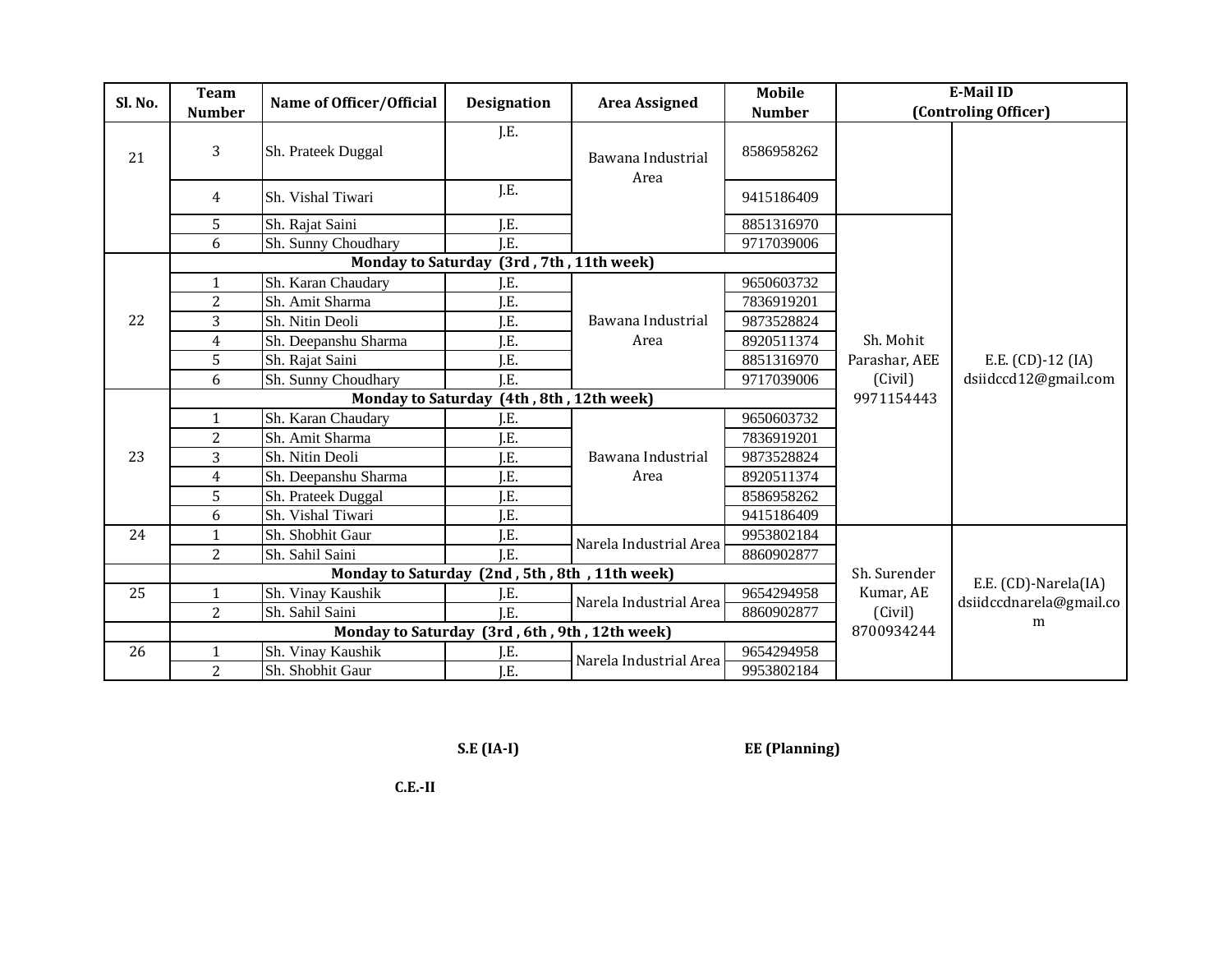## **Format for details of teams for inspection of 1. Construction & Demolition sites and 2. Open Burning (including biomass burning, landfill fires etc.: for Night time Patrolling**

| <b>Number of Teams:-</b> | 26 | Number of Personnel deployed:<br>11 JE 1 to 2 security guard yet to<br>be deployed at 1 No. (Bawana &<br>Narela IA). In 19 Industrial area<br>1 to 2 security guard yet to be | as on 12.10.2021 |
|--------------------------|----|-------------------------------------------------------------------------------------------------------------------------------------------------------------------------------|------------------|
|                          |    | deployed shortly.                                                                                                                                                             |                  |

| Sl. No. | Team<br><b>Number</b> | Name of Officer/Official | <b>Designation</b>     | <b>Area Assigned</b>                            | Mobile<br><b>Number</b> |                                              | E-Mail ID<br>(Controling Officer)    |
|---------|-----------------------|--------------------------|------------------------|-------------------------------------------------|-------------------------|----------------------------------------------|--------------------------------------|
| 1       | 1                     | Yet to be deployed       | <b>Security Guards</b> | Mayapuri<br>Industrial Area, Ph-<br>I(Hotspot)  |                         | Sh.Atul Sharma<br>A.E. (Civil)               |                                      |
|         |                       | Yet to be deployed       | <b>Security Guards</b> | Mayapuri<br>Industrial Area, Ph-<br>II(Hotspot) |                         | 9582193202                                   |                                      |
| 2       | 2                     | Yet to be deployed       | <b>Security Guards</b> | Kirti Nagar<br>Industrial Area                  |                         |                                              | Sh. Tariq Shafi<br>EE(Civil) IA      |
| 3       | 3                     | Yet to be deployed       | <b>Security Guards</b> | DLF Moti Nagar<br>Industrial Area               |                         | Sh.Naresh Rana<br>A.E. (Civil)<br>9818147037 | 9873798734<br>cpmcd2dsiidc@gmail.com |
|         |                       | Yet to be deployed       | <b>Security Guards</b> | Najafgarh Road<br>Industrial Area               |                         |                                              |                                      |
| 4       | 4                     | Yet to be deployed       | <b>Security Guards</b> | Naraina Industrial<br>Area, Ph-I & II.          |                         | Sh.Atul Sharma<br>A.E. (Civil)<br>9582193202 |                                      |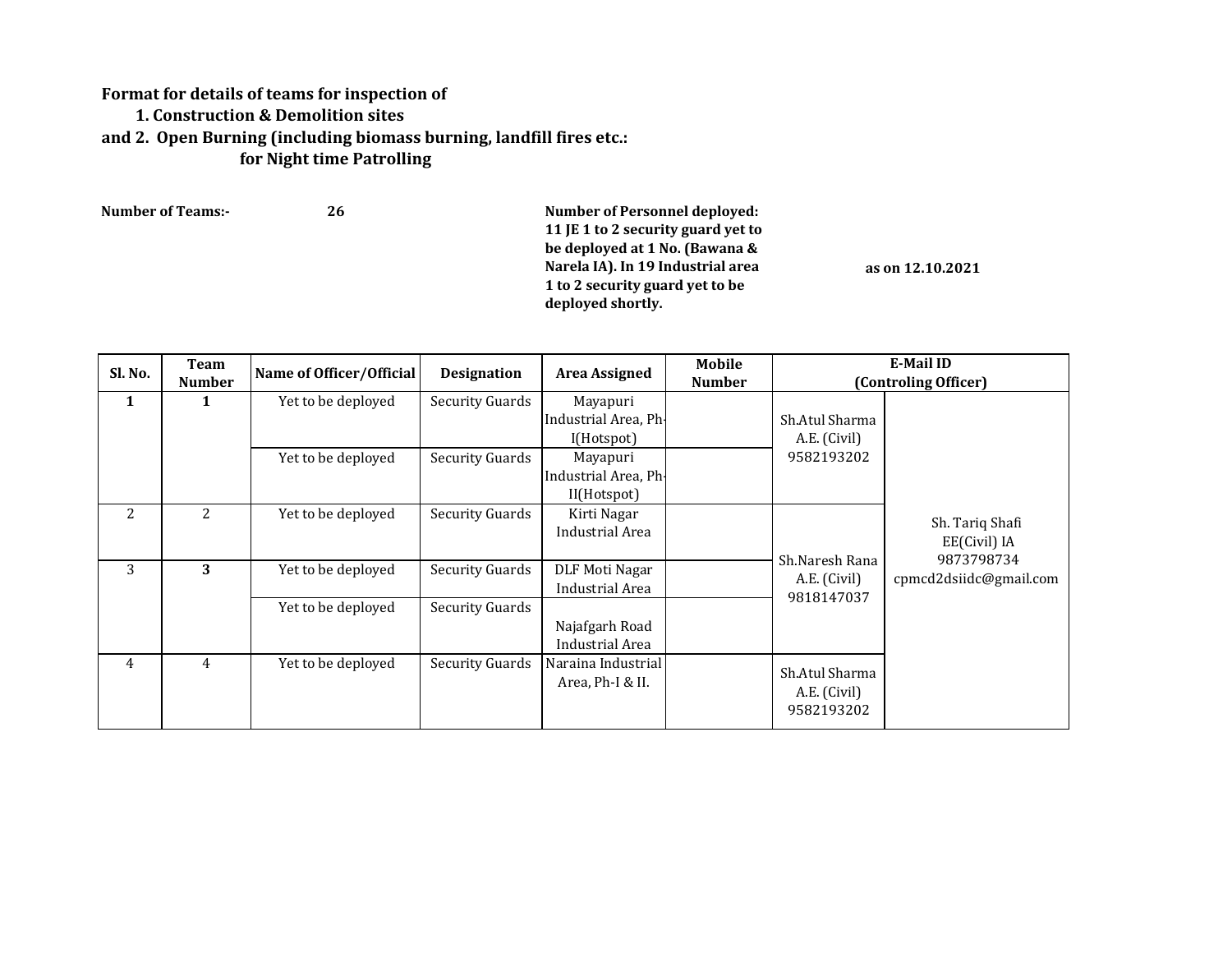| Sl. No. | Team<br><b>Number</b> | Name of Officer/Official | <b>Designation</b>     | <b>Area Assigned</b>                            | Mobile<br><b>Number</b> | <b>E-Mail ID</b><br>(Controling Officer)                                                    |                                                                                |
|---------|-----------------------|--------------------------|------------------------|-------------------------------------------------|-------------------------|---------------------------------------------------------------------------------------------|--------------------------------------------------------------------------------|
| 5       | 5                     | Yet to be deployed       | <b>Security Guards</b> | Lawrence Road<br><b>Industrial Area</b>         |                         | Sh.Subhash<br>Sharma<br>A.E. (Civil)<br>9910254900                                          | Sh. Nitin Nandwani<br>E.E (Civil) IA<br>9873532027                             |
| 6       | 6                     | Yet to be deployed       | <b>Security Guards</b> | Wazirpur<br><b>Industrial Area</b><br>(Hotspot) |                         |                                                                                             |                                                                                |
| 7       | 7                     | Yet to be deployed       | <b>Security Guards</b> | Rajasthani Udyog<br>Nagar Industrial<br>Area    |                         | Sh.Sanjay                                                                                   |                                                                                |
| 8       | 8                     | Yet to be deployed       | <b>Security Guards</b> | G.T.K Road<br><b>Industrial Area</b>            |                         | Khanna<br>A.E.E (Civil)<br>9868441122<br>Sh.Dhirender<br>Yadav<br>A.E (Civil)<br>9717444536 | Sh. Nitin Nandwani<br>E.E (Civil) IA<br>9873532027<br>civilia.dsiidc@gmail.com |
| 9       | $\overline{9}$        | Yet to be deployed       | <b>Security Guards</b> | <b>Badli Industrial</b><br>Area                 |                         |                                                                                             |                                                                                |
| 10      | 10                    | Yet to be deployed       | <b>Security Guards</b> | Mangolpuri<br>Industrial Area, Ph-              |                         |                                                                                             |                                                                                |
| 11      | 11                    | Yet to be deployed       | <b>Security Guards</b> | Mangolpuri<br>Industrial Area, Ph-<br>H         |                         |                                                                                             |                                                                                |
| 12      | 12                    | Yet to be deployed       | <b>Security Guards</b> | <b>Udyog Nagar</b><br><b>Industrial Area</b>    |                         | Sh.Sanjay<br>Khanna                                                                         |                                                                                |
| 13      | 13                    | Yet to be deployed       | <b>Security Guards</b> | DSIIDC Sheds,<br>Nangloi                        |                         | A.E.E (Civil)<br>9868441122                                                                 |                                                                                |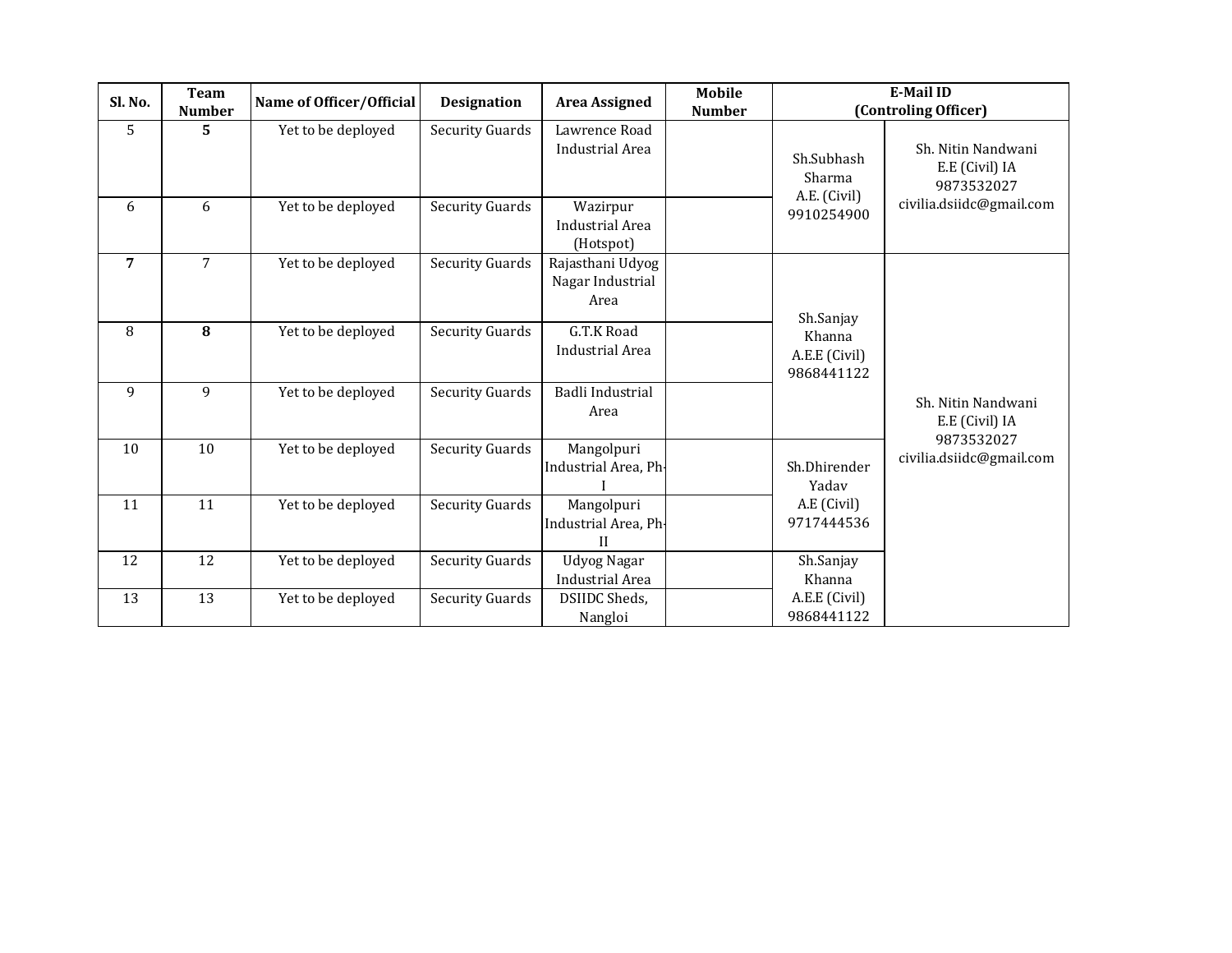| Sl. No. | <b>Team</b><br><b>Number</b> | Name of Officer/Official                                            | <b>Designation</b>                       | <b>Area Assigned</b>                                                                              | <b>Mobile</b><br><b>Number</b> | <b>E-Mail ID</b><br>(Controling Officer)     |                                                                      |
|---------|------------------------------|---------------------------------------------------------------------|------------------------------------------|---------------------------------------------------------------------------------------------------|--------------------------------|----------------------------------------------|----------------------------------------------------------------------|
| 14      | 14                           | Yet to be deployed                                                  | <b>Security Guards</b>                   | Okhla Industrial<br>Area, Ph-III                                                                  |                                |                                              |                                                                      |
| 15      | 15                           | Yet to be deployed                                                  | Security Guards                          | <b>Flatted Factories</b><br>Complex, Okhla<br>Industrial Area                                     |                                |                                              |                                                                      |
|         |                              | Yet to be deployed                                                  | <b>Security Guards</b>                   | Functional<br><b>Industrial Estate</b><br>for Electronics, A-<br>Block, Okhla<br>Industrial Area  |                                | Sh.R.K. Sirohi<br>A.E. (Civil)<br>9818557253 | Sh. Ajit Kumar<br>EE(Civil) IA<br>8447411231<br>cd21dsiidc@gmail.com |
| 16      | 16                           | Yet to be deployed                                                  | <b>Security Guards</b>                   | Functional<br><b>Industrial Estate</b><br>for Electronics, S-<br>Block, Okhla<br>Industrial Area. |                                |                                              |                                                                      |
| 17      | 17                           | Yet to be deployed                                                  | <b>Security Guards</b>                   | FFC Complex at<br>Jhilmil Industrial<br>Area                                                      |                                |                                              |                                                                      |
|         |                              | Yet to be deployed                                                  | <b>Security Guards</b>                   | <b>Ihilmil Industrial</b><br>Area                                                                 |                                | Sh.Vipin Sharma<br>A.E. (Civil)              | Sh. Ajit Kumar<br>EE(Civil) IA<br>8447411231                         |
| 18      | 18                           | Yet to be deployed                                                  | <b>Security Guards</b>                   | <b>Flatted Factory</b><br>Complex<br>Jhandewalan                                                  |                                | 9990001124                                   | cd21dsiidc@gmail.com                                                 |
| 19      | 19                           | Yet to be deployed                                                  | <b>Security Guards</b>                   | Patparganj<br><b>Industrial Area</b>                                                              |                                |                                              |                                                                      |
|         | $\mathbf{1}$                 | Sh. Karan Chaudary along<br>with 2 Guards<br>(Yet to be deployed)   | J.E.                                     | Bawana Industrial<br>Area                                                                         | 9650603732                     |                                              |                                                                      |
| 20      | 2                            | Sh. Amit Sharma along<br>with 2 Guards<br>(Yet to be deployed)      | J.E.                                     |                                                                                                   | 7836919201                     |                                              |                                                                      |
|         |                              |                                                                     | Sunday to Saturday (2nd, 6th, 10th week) |                                                                                                   |                                |                                              |                                                                      |
|         | $\mathbf{1}$                 | Sh. Nitin Deoli along with                                          | J.E.                                     |                                                                                                   | 9873528824                     |                                              |                                                                      |
| 21      | 2                            | Sh. Deepanshu Sharma<br>along with 2 Guards<br>(Yet to be deployed) | J.E.                                     | Bawana Industrial<br>Area                                                                         | 8920511374                     |                                              |                                                                      |